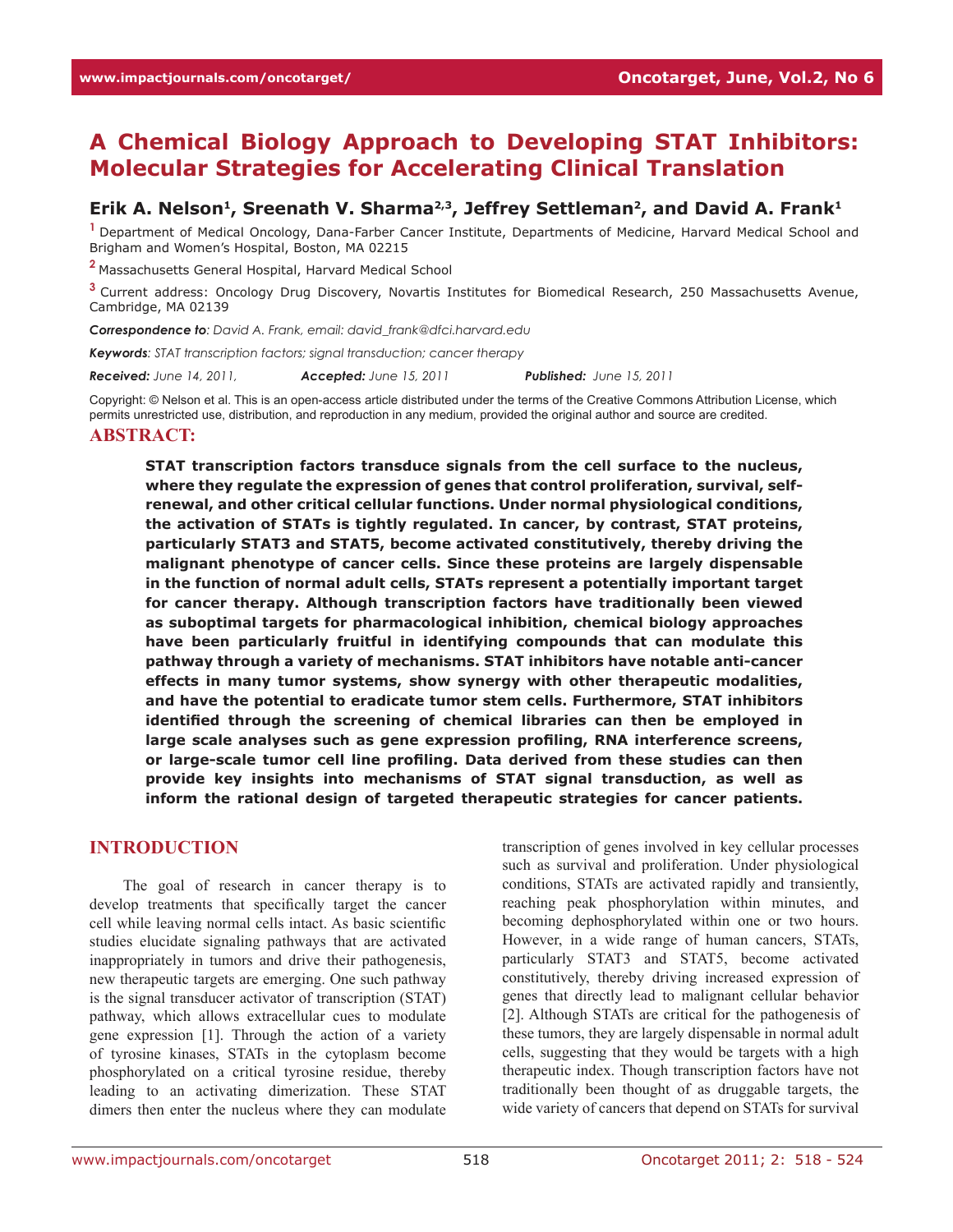suggests that STATs may be attractive targets for cancer therapy.

# **Chemical biology approaches to developing STAT inhibitors**

To elucidate novel pharmacological strategies to modulate STAT-dependent gene expression, we developed a non-biased screen to identify compounds that could target any part of the STAT transcriptional pathway [3]. For this chemical biology approach, we generated a series of cell lines in which a luciferase reporter gene is under the inducible control of a single transcription factor. We then used these cell lines to screen diverse chemical

activation. Nifuroxazide has a particularly strong effect at reducing the viability of MM cells overexpressing CKS1B, which is associated with poor prognosis in MM patients and which is associated with enhanced STAT3 activation [4]. Therefore, using a non-biased approach, we have identified nifuroxazide as a STAT3 inhibitor that may be useful as a treatment for patients with MM.

This screen also identified the anti-parasitic drug pyrimethamine, which is approved in the United States for the treatment of toxoplasmosis and malaria, as being an effective STAT3 inhibitor. Pyrimethamine displays significant activity in vitro against multiple myeloma cell lines characterized by activation of STAT3 (Figure 1). However, it has little effect on myeloma cell lines lacking STAT3 activation, or on peripheral blood mononuclear



**Figure 1: Pyrimethamine reduces the viability of multiple myeloma cell lines containing activated STAT3.** Cells were incubated with the indicated concentrations of pyrimethamine for 48 hours, after which the relative number of viable cells was measured using an ATP-dependent luminescence assay. Multiple myeloma cell lines containing activated STAT3 (U266 and INA6) or lacking activated STAT3 (H929 and RPMI 8226) were tested, as were peripheral blood mononuclear cells (PBMC) harvested from healthy donors.

libraries to identify compounds that could specifically block the function of a STAT family member. One could then deconvolute the mechanism by which the identified compounds mediated their effect, and this could reveal unappreciated targets for pharmacological intervention. We then took two parallel approaches for compound screening. We interrogated large diverse libraries comprised of approximately 200,000 compounds. In addition, to accelerate the development of proof-ofconcept clinical trials, we also screened libraries of drugs that were already known to be safe in humans. Using this approach, we identified nifuroxazide, which is approved in several countries for the treatment of diarrhea, as an inhibitor of STAT3. Nifuroxazide decreases STAT3 tyrosine phosphorylation, and appears to do so by inhibiting Jak family tyrosine kinases, including Jak2 and Tyk2. Reflecting the importance of this pathway in multiple myeloma (MM), nifuroxazide selectively reduces the viability of MM cells that contain constitutive STAT3

cells (PBMC) harvested from healthy donors, which also lack STAT3 activation. Pyrimethamine exerts at least some of its anti-microbial effects as an inhibitor of dihydrofolate reductase (DHFR). However, this is unlikely to be the sole mechanism for its effect on STAT3 signaling, as other DHFR inhibitors, such as methotrexate, did not show activity in this screen.

### **STAT5 inhibition in CML: Pimozide**

A third STAT inhibitor that we identified using this approach is the psychotropic drug pimozide, which is approved in the United States for treating Tourette's syndrome [5]. This drug inhibits STAT5 function, and thus we performed our initial characterization in a disease in which the pathogenesis is dependent on constitutive STAT5 activation, chronic myelogenous leukemia (CML). CML is characterized by the essentially uniform finding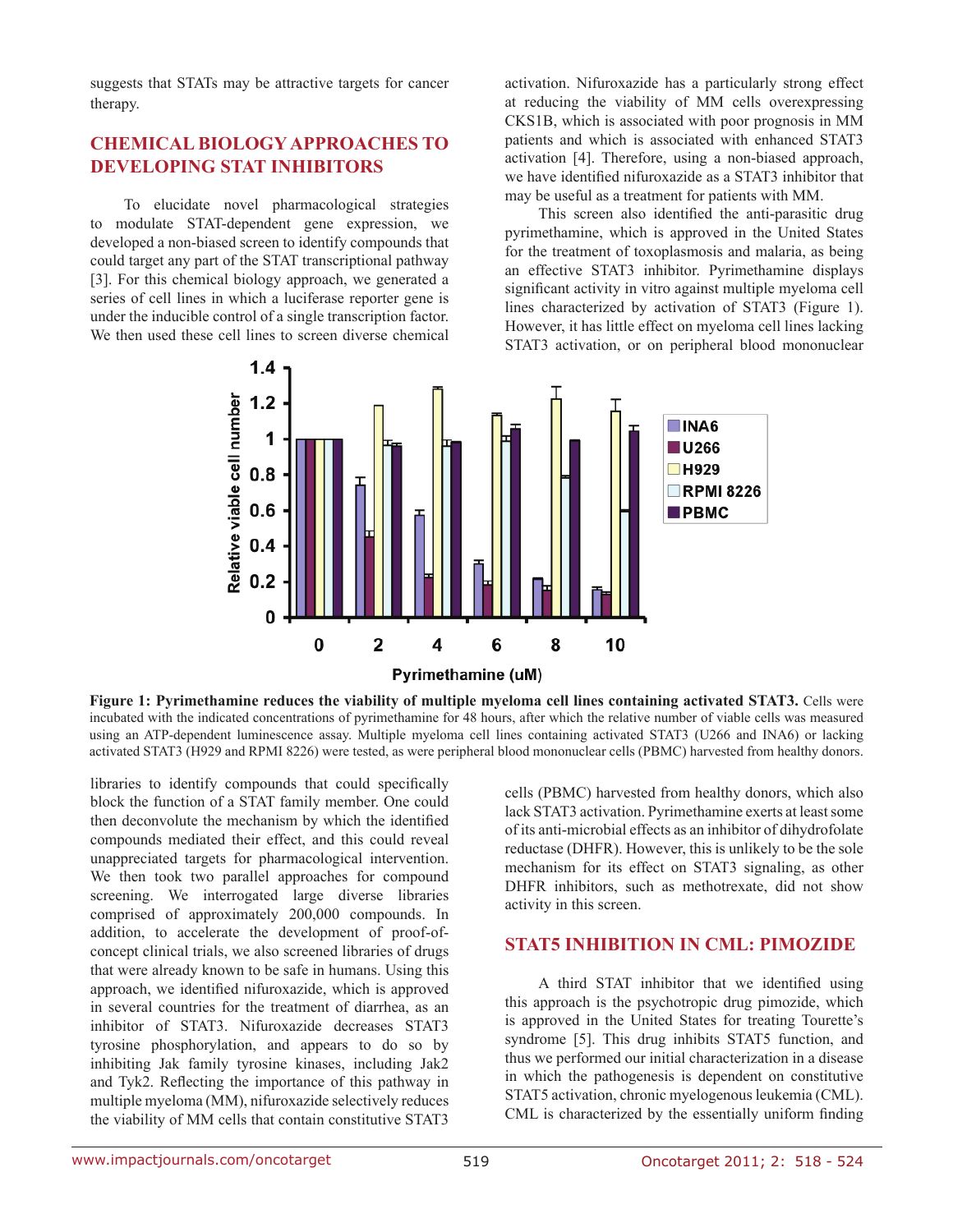of a chromosomal translocation between chromosomes 9 and 22 yielding a fusion kinase BCR/ABL [6, 7]. Although the introduction of kinase inhibitors such as imatinib mesylate has revolutionized the treatment of this disease, several clinical challenges persist [8]. Some patients cannot tolerate the side effects from kinase inhibitors [9], and in others mutations arise in BCR/ABL rendering it resistant to the effect of kinase inhibitors [10]. In addition, kinase inhibitors do not eradicate the leukemic stem cell, and thus patients need to take these drugs indefinitely [11]. We found that pimozide inhibits the tyrosine phosphorylation of STAT5 in CML cells, raising the possibility that it may be a BCR/ABL inhibitor. However, several lines of evidence have suggested that this is not the case. First, there is no consistent loss of BCR/ABL autophosphorylation at concentrations that lead to STAT5 inhibition. Second, though the BCR/ABL inhibitor imatinib leads to a reduction in total cellular tyrosine phosphorylation, pimozide does not affect the phosphorylation of other substrates. Third, in vitro kinase assays show no effect of pimozide on BCR/ABL activity. In addition, BCR/ABL leads to the activation of pathways other than STAT5 in CML cells. Consequently, BCR/ ABL kinase inhibitors such as imatinib and nilotinib lead to a reduction in ERK MAP kinase (MAPK) phosphorylation; pimozide, by contrast, not only fails to decrease MAPK phosphorylation, but in fact leads to an increase in MAPK activation. This may be a result of a loss of expression of STAT5-dependent negative signaling regulators. Therefore, pimozide likely inhibits STAT5 phosphorylation in a BCR/ABL-independent manner. The precise mechanism by which pimozide inhibits STAT5 is unknown, but preliminary studies suggest that it may alter the activity of negative regulators of STAT5 phosphorylation.

The activation of MAPK in response to pimozide not only raises mechanistic questions, but it also provides a therapeutic opportunity. Though the inhibition of STAT5 by pimozide reduces cell survival, it is possible that the accompanying activation of MAPK by pimozide provides pro-survival signals to the cell. This raised the possibility that inhibition of kinases upstream of MAPK might be particularly beneficial when combined with pimozide. Treatment of CML cells with the MEK inhibitor UO126 reduces the phosphorylation of MAPK, and this is seen even in the presence of pimozide. The combination of pimozide and UO126 leads to an increase in cytotoxicity when compared to cells treated with either drug alone. Therefore, dissecting the effects of inhibition of signaling pathways can provide crucial insights into maximizing the therapeutic potential of this approach.

If it is true that pimozide is functioning as a STAT5 inhibitor downstream from BCR/ABL, then it would be expected that pimozide would be equally efficacious in inhibiting the viability of CML cells even in the presence of mutations in BCR/ABL that render them resistant to kinase inhibitors. Consistent with this possibility, we found that pimozide showed equal potency towards CML cells harboring wildtype BCR/ABL and BCR/ABL containing a T315I mutation which renders it resistant to all currently approved kinase inhibitors [12]. This effect may have even broader applicability in treating CML and other myeloproliferative diseases. In addition to mutations in BCR/ABL, it has been suggested that mutations in alternative pathways, such as Jak2, may result in imatinib resistance through activation of STAT5 [13-15]. A recent report suggests that the upregulation of STAT5 expression may also be part of the development of imatinib resistance [16]. All of these mechanisms require continued STAT5 function, and thus inhibitors of this protein may be able to overcome resistance in a variety of settings.

One additional effect of STAT5 inhibition emerged from these experiments. As noted, CML patients need to take kinase inhibitors indefinitely, presumably because these drugs do not eradicate the leukemic stem cell. To address this question, we examined the effect of pimozide on hematopoietic colony formation in vitro employing CD34+ cells isolated from the bone marrow of patients with CML or healthy donors. While pimozide had minimal effects on the cells from the healthy donors, it completely abrogated the ability of the cells from the CML patients to form colonies. This observation raises the possibility that pimozide or other STAT5 inhibitors, alone or perhaps in combination with a kinase inhibitor, may be able to eradicate leukemic stem cells. This is perhaps not surprising, in that some STAT target genes, such as BCL6 and KLF4, may play a critical role in maintaining pluripotency [17-19]. This is further supported by the finding that STAT3 activation may be a key event in breast cancer cells with stem cell-like properties [20].

# **STAT3 and STAT5 in cancer pathogenesis**

Although STAT3 and STAT5 have similar DNA binding sites, they have distinct biological roles. For example, in mammary epithelium, STAT5 is activated during pregnancy and lactation, while STAT3 is activated primarily during involution [21]. However, in cancer pathogenesis there is evidence that STAT3 and STAT5 have similar functions [22]. There are many genes known to be regulated by both STAT3 and STAT5, including prosurvival and proliferation genes such as Bcl-x, Mcl-1, and cyclin D1. In leukemias, STAT5 activation upregulates genes critical for tumor survival, whereas in multiple myeloma, STAT3 activates the same, or similar genes, which are critical for the pathogenesis of this tumor type. In addition, tumors that depend on the constitutive activation of one STAT may develop resistance to therapy through activation of another STAT family member. This can occur through the activation of other tyrosine kinases, through the autocrine secretion of cytokines, or through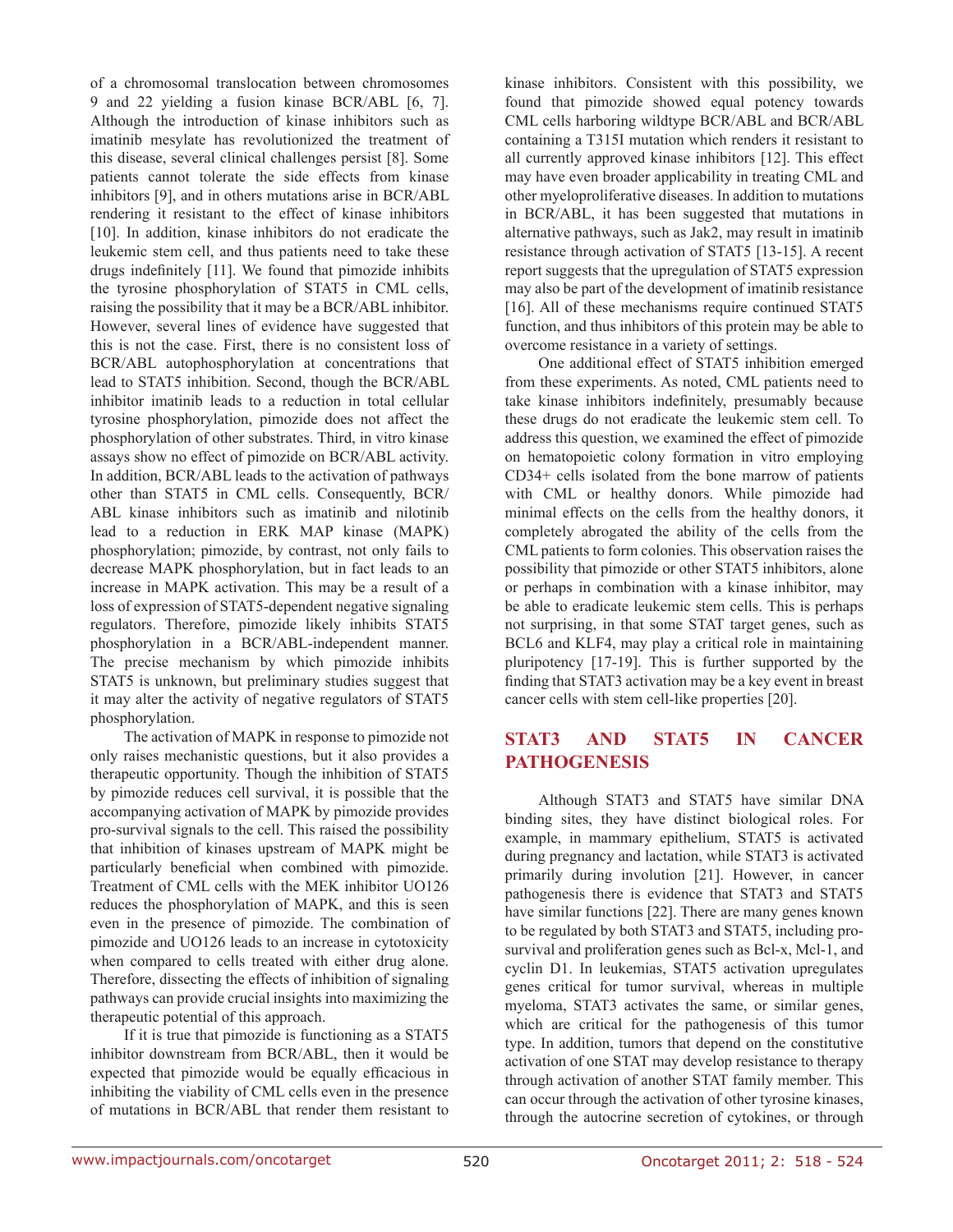

**Figure 2: Pimozide reduces STAT3 tyrosine phosphorylation in multiple myeloma cells.** INA6 myeloma cells were incubated with the indicated concentrations of pimozide for three hours, after which whole cell lysates were analyzed by immunoblot for tyrosine phosphorylated STAT3 and total STAT3.



**Figure 3: Myeloma cell viability is reduced when treated with the combination of pimozide and pyrimethamine.**  INA6 multiple myeloma cells were treated with pyrimethamine (pyr) or pimozide (pim) or both. After 48 hours, the relative number of viable cells was measured using an ATP-dependent luminescence assay.

soluble or other signals derived from other cells, such as those found in the bone marrow stroma [13-15, 23]. For example, BCR/ABL activates STAT5 in the CML cell line K562, but when these cells are co-cultured with stromal cells, STAT3 is activated [24]. This activation of STAT3 is correlated with resistance to the BCR/ABL inhibitors imatinib and nilotinib. Treatment of K562 cells with imatinib leads to an inhibition of STAT5 activation and a reduction in STAT5 target gene expression. However, K562 cells co-cultured with stromal cells continue to express these STAT target genes. Furthermore, reducing STAT3 levels with siRNA reversed the imatinib resistance seen under the co-culture conditions. Therefore, it is likely that STAT3 and STAT5 can both be oncogenic by regulating the expression of critical target genes. This also suggests that STAT inhibitors may be useful as therapeutic agents in cells that contain activation of either STAT3 or STAT5, or both.

Since STAT3 and STAT5 share overlapping

regulatory pathways, we hypothesized that pimozide might inhibit STAT3 as well as STAT5. Although there are some cell type-specific restrictions to its effects, pimozide readily inhibits STAT3 tyrosine phosphorylation in a number of systems, including the multiple myeloma cell lines INA6 (Figure 2) and U266 (data not shown). When myeloma cells are incubated with pimozide, there is a dose dependent loss of viability (data not shown). Since pimozide and pyrimethamine inhibit STAT3 through distinct mechanisms, we reasoned that they may show a beneficial effect when combined. Various dose combinations of these drugs show enhanced effects on cell viability when compared to either drug alone (Figure 3). This raises the possibility that simultaneously blocking STAT activation at two distinct steps may be a particularly effective form of therapy, and potentially less likely to allow the generation of resistance.

# **Leveraging the findings from cell-based screens**

Having identified compounds that inhibit STATs, it then becomes possible to use these as probes to gain insight into the mechanisms of STAT signaling, identify specific targets for therapeutic intervention, and isolate even more effective drugs for therapeutic development.

#### **Gene expression profiling: The Connectivity Map**

Although screening large numbers of compounds in a cell-based assay can rapidly identify a number of active STAT inhibitors, it can be a challenge to identify the mechanism by which these compounds exert their effect. One strategy is to identify other drugs whose mechanisms are better understood, and which exert similar actions. One approach to accomplish this is to obtain gene expression signatures from cells treated with a drug, and then to interrogate the Connectivity Map, a large database containing gene expression data derived from cells treated with over 1000 drugs [25]. This may identify other STAT inhibitors, which themselves may be useful for cancer therapy, and it may also help to clarify the mechanism of action of these drugs. It is also possible to use gene expression signatures of activated STAT3 to identify drugs that induce an inverse of this pattern as another computational strategy to identify STAT3 inhibitors.

#### **RNA interference screening**

A second large-scale approach to understand STAT signaling more clearly and elucidate the mechanism of action of newly identified STAT inhibitors is to use siRNAbased screens in conjunction with the luciferase reporter cell lines described above. This approach can identify gene products that modulate STAT signaling, and may reveal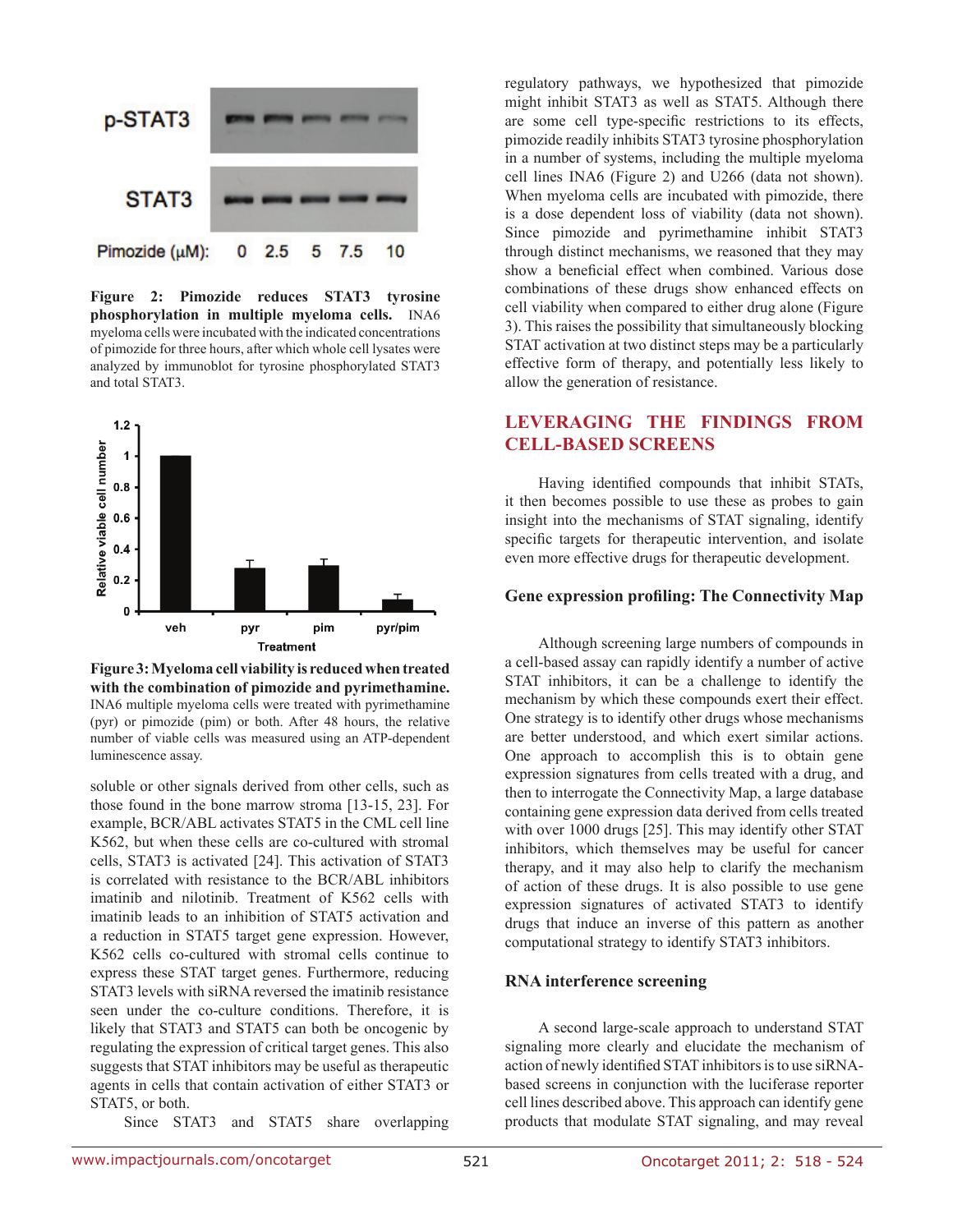hitherto unknown ways in which STAT signaling can be affected by other cellular pathways. RNA interferencebased screens can also be combined with newly identified STAT inhibitors to identify gene products that either abrogate the effect of the drugs, or which potentiate their effect. This strategy can help identify the direct cellular targets of these compounds, which may allow more traditional drug development approaches to be applied to them. In addition, the identification of pathways that may synergize with these STAT inhibitors can immediately suggest potentially synergistic therapeutic strategies that can be developed.

#### **Large scale cell line-based efficacy screens**

Given that STAT3 is known to be activated in a wide spectrum of human tumors, another strategy to evaluate the potential of STAT inhibitors is to determine their activity on a large panel of highly annotated cancer cell lines [26, 27]. This approach can rapidly generate information on the activity of individual compounds against cell lines derived from particular tumor types, allows for analyses based on the genotype of cell lines, and provides a comparison of the activity of distinct STAT inhibitors evaluated through such a screen. Using a high throughput system, we screened over 600 adherent cells lines for sensitivity to pyrimethamine and pimozide. Importantly, not all the cell lines were sensitive to these drugs, confirming that they are not generally cytotoxic. Pyrimethamine was

particular effective against cell lines from non-small cell lung cancers and skin cancers (principally melanoma), while pimozide showed preferential effectiveness against tumors from skin, esophagus, and head and neck, among others (Figure 4 and data not shown). All of these tumors have been reported to have frequent activation of STAT3, and these findings support a common final target of these drugs [28-30]. However, the sensitivities were not superimposable, suggesting that there are drug-specific effects as well.

Since these cell lines have been genetically characterized, they can provide other clues regarding the effects of these drugs. For example, activating mutations in BRAF have been found to occur commonly in melanoma [31], and pimozide is more effective in tumors containing this mutation. Just as pimozide shows enhanced efficacy in CML when combined with BCR/ABL inhibitors, pimozide may be particularly useful in melanoma when combined with BRAF inhibitors [32, 33]. In addition, pimozide appears to be more effective in tumors that contain wildtype p53, which raises both mechanistic questions regarding STAT3 inhibitors in general and these drugs in particular. These findings also suggest potential therapeutic strategies that could be employed to optimize the effects of these agents clinically. Thus, the identification of targeted STAT inhibitors through chemical biology processes can be leveraged by these additional large-scale analyses.



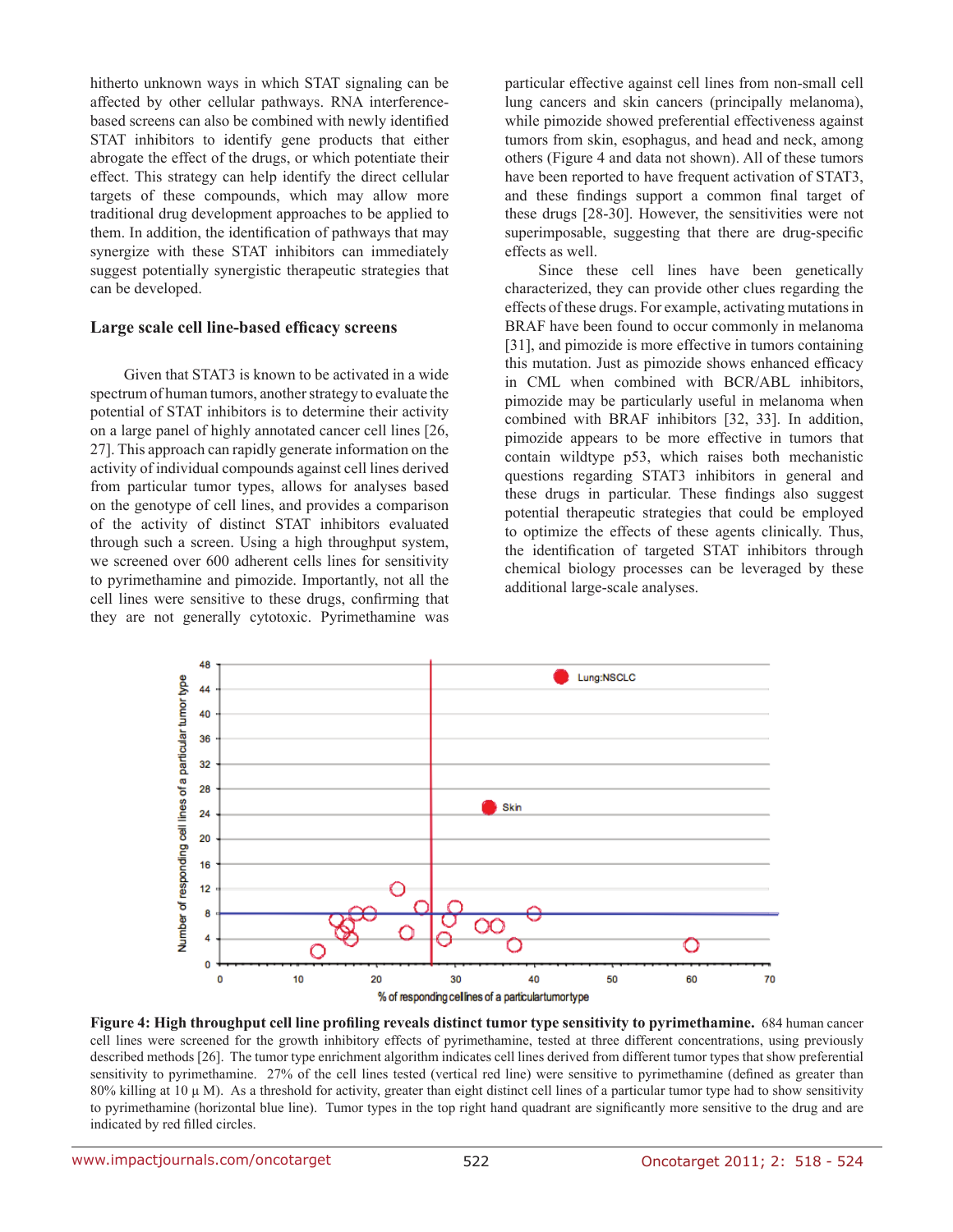# **Conclusion**

Since the identification of the STAT transcription factor family in the early 1990s, abundant evidence has linked the inappropriate activation of these proteins with cancer pathogenesis. Given that these proteins may be relatively dispensable in mature cells, they represent targets with the potential of having a high therapeutic index. Although transcription factors have traditionally been viewed as difficult targets for pharmacological inhibition, chemical biology approaches have been useful in identifying compounds that can specifically inhibit these proteins through a variety of mechanisms. Furthermore, large scale strategies based on gene expression analysis, RNA interference, and cytotoxicity assays can then provide additional information related to both basic questions in STAT signal transduction, as well as the development of rational therapeutic strategies for cancer patients.

# **Acknowledgments**

This work was supported by the National Cancer Institute and the Initiative for Chemical Genetics (Bethesda, MD), and was assisted by the Chemical Biology Platform of the Broad Institute of Harvard and MIT (Boston, MA). Support was also provided by the Multiple Myeloma Research Foundation (Norwalk, CT), the Kittredge Foundation (Dana-Farber Cancer Institute), the Brent Leahey Fund (Dana-Farber Cancer Institute), the Friends of the Dana-Farber Cancer Institute, and the Claudia Adams Barr Program in Innovative Basic Cancer Research (Dana-Farber Cancer Institute).

### **References**

- 1. Paukku K, Silvennoinen O: STATs as critical mediators of signal transduction and transcription: lessons learned from STAT5. Cytokine Growth Factor Rev. 2004; 15:435-455.
- 2. Frank DA: STAT signaling in cancer: Insights into pathogenesis and treatment strategies. Cancer Treat Res. 2003; 115:267-291.
- 3. Nelson EA, Walker SR, Kepich A, Gashin LB, Hideshima T, Ikeda H, Chauhan D, Anderson KC, Frank DA: Nifuroxazide inhibits survival of multiple myeloma cells by directly inhibiting STAT3. Blood. 2008; 112:5095- 5102.
- 4. Shi L, Wang S, Zangari M, Xu H, Cao TM, Xu C, Wu Y, Xiao F, Liu Y, Yang Y et al: Over-expression of CKS1B activates both MEK/ERK and JAK/STAT3 signaling pathways and promotes myeloma cell drug-resistance. Oncotarget. 2010; 1:22-33.
- 5. Nelson EA, Walker SR, Weisberg E, Bar-Natan M, Barrett R, Gashin LB, Terrell S, Klitgaard JL, Santo L, Addorio MR et al: The STAT5 inhibitor pimozide decreases survival

of chronic myelogenous leukemia cells resistant to kinase inhibitors. Blood. 2011; 117:3421-3429.

- 6. Shuai K, Halpern J, ten Hoeve J, Rao X, Sawyers CL: Constitutive activation of STAT5 by the BCR-ABL oncogene in chronic myelogenous leukemia. Oncogene. 1996; 13:247-254.
- 7. Ye D, Wolff N, Li L, Zhang S, Ilaria RL, Jr.: STAT5 signaling is required for the efficient induction and maintenance of CML in mice. Blood. 2006; 107:4917- 4925.
- 8. Savage DG, Antman KH: Imatinib mesylate--a new oral targeted therapy. N Engl J Med. 2002; 346:683-693.
- 9. Gambacorti-Passerini C, Antolini L, Mahon FX, Guilhot F, Deininger M, Fava C, Nagler A, Della Casa CM, Morra E, Abruzzese E et al: Multicenter independent assessment of outcomes in chronic myeloid leukemia patients treated with imatinib. J Natl Cancer Inst. 2011; 103:553-561.
- 10. Gorre ME, Mohammed M, Ellwood K, Hsu N, Paquette R, Rao PN, Sawyers CL: Clinical resistance to STI-571 cancer therapy caused by BCR-ABL gene mutation or amplification. Science. 2001; 293:876-880.
- 11. Graham SM, Jorgensen HG, Allan E, Pearson C, Alcorn MJ, Richmond L, Holyoake TL: Primitive, quiescent, Philadelphia-positive stem cells from patients with chronic myeloid leukemia are insensitive to STI571 in vitro. Blood. 2002; 99:319-325.
- 12. Bradeen HA, Eide CA, O'Hare T, Johnson KJ, Willis SG, Lee FY, Druker BJ, Deininger MW: Comparison of imatinib mesylate, dasatinib (BMS-354825), and nilotinib (AMN107) in an N-ethyl-N-nitrosourea (ENU)-based mutagenesis screen: high efficacy of drug combinations. Blood. 2006; 108:2332-2338.
- 13. Zhou J, Bi C, Janakakumara JV, Liu SC, Chng WJ, Tay KG, Poon LF, Xie Z, Palaniyandi S, Yu H et al: Enhanced activation of STAT pathways and overexpression of survivin confer resistance to FLT3 inhibitors and could be therapeutic targets in AML. Blood. 2009; 113:4052-4062.
- 14. Liu J, Joha S, Idziorek T, Corm S, Hetuin D, Philippe N, Preudhomme C, Quesnel B: BCR-ABL mutants spread resistance to non-mutated cells through a paracrine mechanism. Leukemia. 2008; 22:791-799.
- 15. Ito T, Tanaka H, Kimura A: Establishment and characterization of a novel imatinib-sensitive chronic myeloid leukemia cell line MYL, and an imatinib-resistant subline MYL-R showing overexpression of Lyn. Eur J Haematol. 2007; 78:417-431.
- 16. Warsch W, Kollmann K, Eckelhart E, Fajmann S, Cerny-Reiterer S, Holbl A, Gleixner KV, Dworzak M, Mayerhofer M, Hoermann G et al: High STAT5 levels mediate imatinib resistance and indicate disease progression in chronic myeloid leukemia. Blood. 2011; 117:3409-3420.
- 17. Alvarez JV, Febbo PG, Ramaswamy S, Loda M, Richardson A, Frank DA: Identification of a genetic signature of activated signal transducer and activator of transcription 3